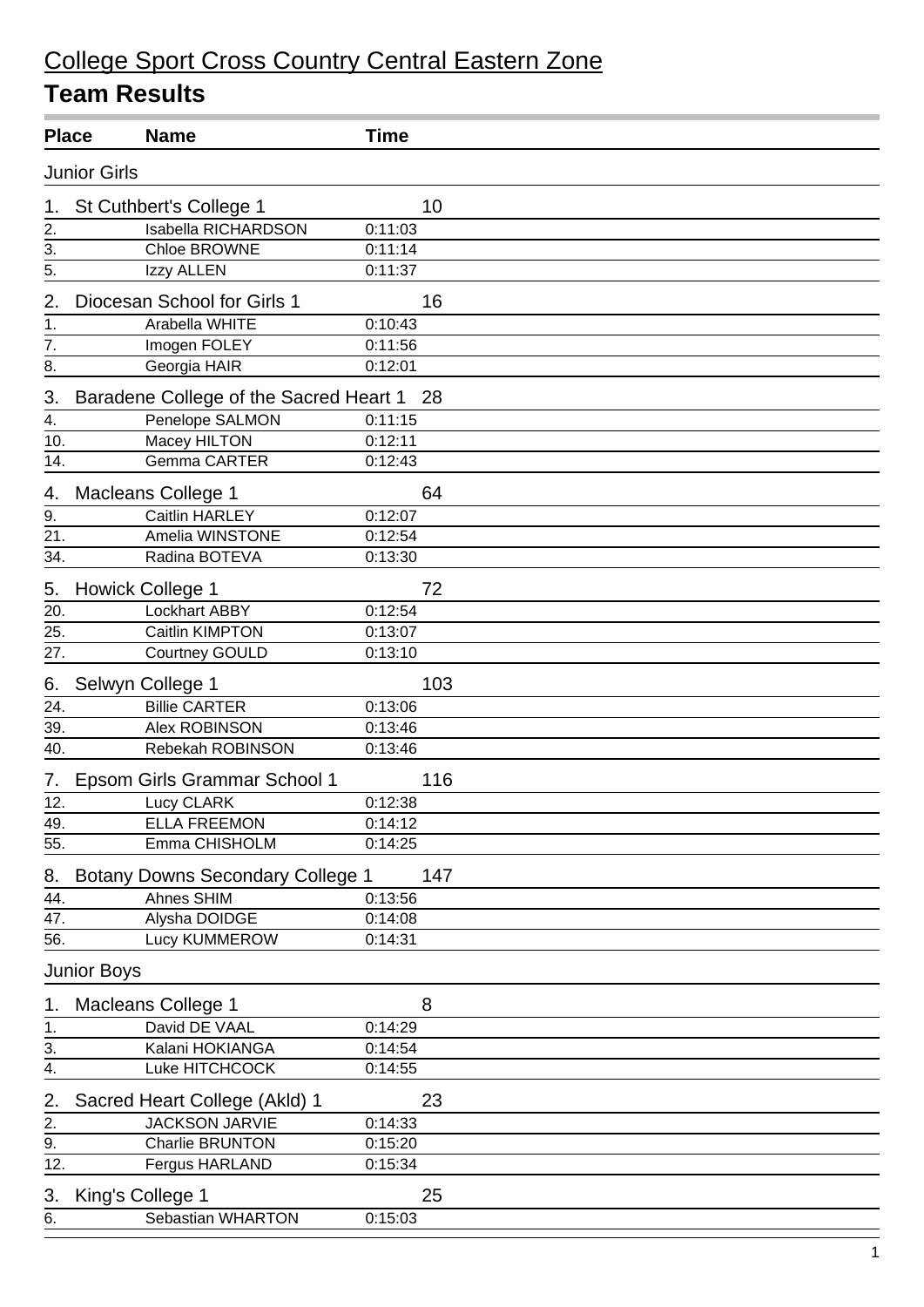| <b>Place</b>     |                           | <b>Name</b>                             | <b>Time</b> |
|------------------|---------------------------|-----------------------------------------|-------------|
| 8.               |                           | James HARDING                           | 0:15:08     |
| 11.              |                           | Callum JEFFRIES                         | 0:15:30     |
| 4.               |                           | <b>Howick College 1</b>                 | 64          |
| 16.              |                           | Daniel KING                             | 0:16:00     |
| 23.              |                           | <b>Driver BODHI</b>                     | 0:16:34     |
| 25.              |                           | Nicolas SNYMAN                          | 0:16:37     |
| 5.               |                           | St Peter's College (Akld) 1             | 70          |
| 13.              |                           | <b>Benjamin MCCONNELL</b>               | 0:15:51     |
| 26.              |                           | Joshua HINDLEY                          | 0:16:40     |
| 31.              |                           | David NEVILLE                           | 0:17:07     |
| 6.               |                           | <b>Botany Downs Secondary College 1</b> | 79          |
| 15.              |                           | Ezra BOND                               | 0:15:53     |
| 28.              |                           | Joshua BROWN                            | 0:16:50     |
| 36.              |                           | Kai HIRAFUNE                            | 0:17:38     |
| 7.               |                           | Selwyn College 1                        | 84          |
| 22.              |                           | Malte AHRENSBACK                        | 0:16:29     |
| 27.              |                           | <b>River DREFERS</b>                    | 0:16:47     |
| 35.              |                           | Samuel HARRIS                           | 0:17:36     |
| 8.               |                           | Sancta Maria College 1                  | 117         |
| 33.              |                           | Reuben COOPER                           | 0:17:16     |
| 40.              |                           | <b>Tyler HALLIDAY</b>                   | 0:17:47     |
| 44.              |                           | Kiran HARRY                             | 0:18:29     |
|                  | <b>Intermediate Girls</b> |                                         |             |
| 1.               |                           | Baradene College of the Sacred Heart 1  | -10         |
| 1.               |                           | Natalya CARTER                          | 0:15:23     |
| 2.               |                           | Chelsea OLIVER                          | 0:16:07     |
| $\overline{7}$ . |                           | <b>Isabella MORTON</b>                  | 0:16:54     |
| <u>∠.</u>        |                           | Epsom Girls Grammar School 1            | 16          |
| $\overline{3}$ . |                           | <b>Catrin DAWSON</b>                    | 0:16:12     |
| $\overline{5}$ . |                           | Jemma CHERGUIT                          | 0:16:33     |
| $\overline{8}$ . |                           | Zaria IRELAND                           | 0:17:04     |
| 3.               |                           | St Cuthbert's College 1                 | 33          |
| 10.              |                           | Emma HAMILTON                           | 0:17:11     |
| 11.              |                           | Emily HACKET PAIN                       | 0:17:34     |
| 12.              |                           | Eliza HAY                               | 0:17:41     |
| 4.               |                           | Macleans College 1                      | 57          |
| 4.               |                           | Maddi HOHNECK                           | 0:16:27     |
| 22.              |                           | Kathryn ZHOU                            | 0:18:36     |
| 31.              |                           | Ashley FAULKNER                         | 0:19:43     |
| 5.               |                           | Sancta Maria College 1                  | 59          |
| 6.               |                           | Anna FAULKNER                           | 0:16:53     |
| 24.              |                           | Jade FAULKNER                           | 0:18:53     |
| 29.              |                           | Ellen FROMONT                           | 0:19:23     |
| 6.               |                           | <b>Howick College 1</b>                 | 111         |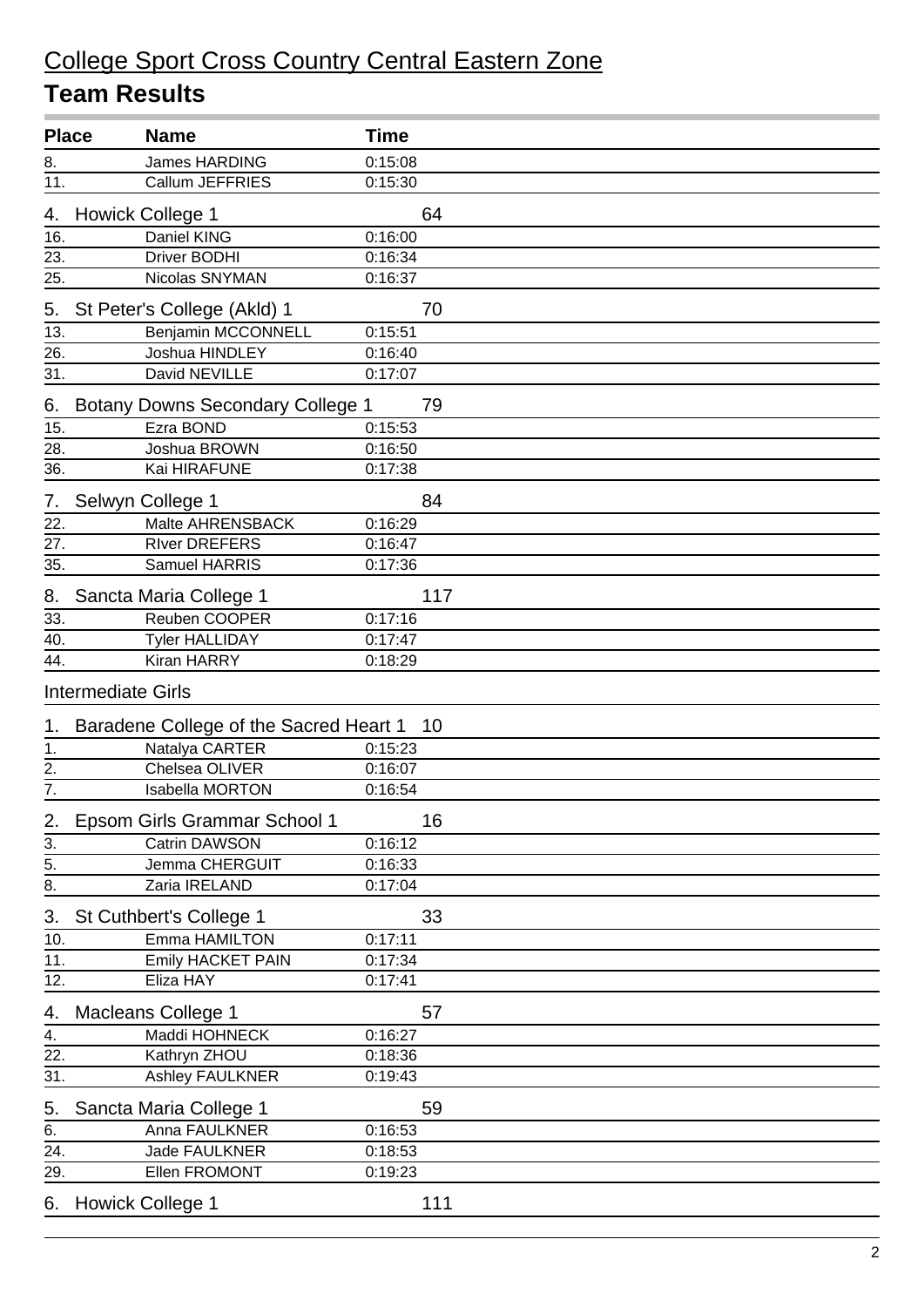| <b>Place</b>      | <b>Name</b>                                  | <b>Time</b> |  |  |  |
|-------------------|----------------------------------------------|-------------|--|--|--|
| 35.               | Katie HEAVEN                                 | 0:19:58     |  |  |  |
| 36.               | Ella BRYANT                                  | 0:20:21     |  |  |  |
| 40.               | Jenna GAWN                                   | 0:20:57     |  |  |  |
|                   | <b>Intermediate Boys</b>                     |             |  |  |  |
| 1.                | King's College 1                             | 9           |  |  |  |
| 1.                | <b>Bruno CORBAN</b>                          | 0:18:37     |  |  |  |
| $\overline{3}$ .  | <b>James WHARTON</b>                         | 0:19:02     |  |  |  |
| $\frac{1}{5}$     | George CARR-SMITH                            | 0:19:11     |  |  |  |
| 2.                | <b>Macleans College 1</b>                    | 23          |  |  |  |
| 2.                | Matthew WILSON                               | 0:18:43     |  |  |  |
| $\overline{9}$ .  | Sairaj KUVELKAR                              | 0:19:25     |  |  |  |
| 12.               | Lakshay BAWA                                 | 0:19:35     |  |  |  |
| 3.                | Sacred Heart College (Akld) 1                | 26          |  |  |  |
| 7.                | Matthew WYNNE                                | 0:19:16     |  |  |  |
| 8.                | Milligan HUDSON                              | 0:19:17     |  |  |  |
| $\overline{11}$ . | Jacob DE GRAAF                               | 0:19:30     |  |  |  |
| 4.                | <b>Howick College 1</b>                      | 50          |  |  |  |
| 13.               | Alex KING                                    | 0:19:36     |  |  |  |
| 15.               | Rocky MORRISON                               | 0:19:46     |  |  |  |
| 22.               | <b>Heath GALLOWAY</b>                        | 0:20:14     |  |  |  |
| 5.                | St Peter's College (Akld) 1                  | 65          |  |  |  |
| 4.                | Daniel NEVILLE                               | 0:19:08     |  |  |  |
| 30.               | Benjamin ANDERSON                            | 0:21:11     |  |  |  |
| 31.               | <b>Jack MCCONNELL</b>                        | 0:21:38     |  |  |  |
|                   | <b>Senior Girls</b>                          |             |  |  |  |
| 1.                | St Cuthbert's College 1                      | 7           |  |  |  |
| 1.                | Kendall VAUGHAN                              | 0:16:44     |  |  |  |
| 2.                | Claire REES                                  | 0:16:49     |  |  |  |
| 4.                | Josie KINNEAR                                | 0:17:18     |  |  |  |
| 2.                | Baradene College of the Sacred Heart 1<br>24 |             |  |  |  |
| 3.                | <b>Charlotte CARTER</b>                      | 0:16:57     |  |  |  |
| 10.               | Georgia HOLDEN                               | 0:18:24     |  |  |  |
| 11.               | Natalie MITCHELL                             | 0:18:27     |  |  |  |
| 3.                | Diocesan School for Girls 1                  | 33          |  |  |  |
| $rac{6}{9}$ .     | Isabella MORCOM                              | 0:18:00     |  |  |  |
|                   | India JAMES                                  | 0:18:22     |  |  |  |
| 18.               | Amy HILL                                     | 0:19:16     |  |  |  |
| 4.                | King's College 1                             | 35          |  |  |  |
| $\overline{7}$ .  | <b>Brooke VARNEY</b>                         | 0:18:02     |  |  |  |
| 13.               | Esta FOWLER                                  | 0:18:44     |  |  |  |
| 15.               | Isabella INGRAM                              | 0:18:55     |  |  |  |
| 5.                | Macleans College 1                           | 62          |  |  |  |
| 19.               | Gemma BLACK                                  | 0:19:30     |  |  |  |
| $\overline{21}$ . | Antonia CHAN                                 | 0:19:51     |  |  |  |